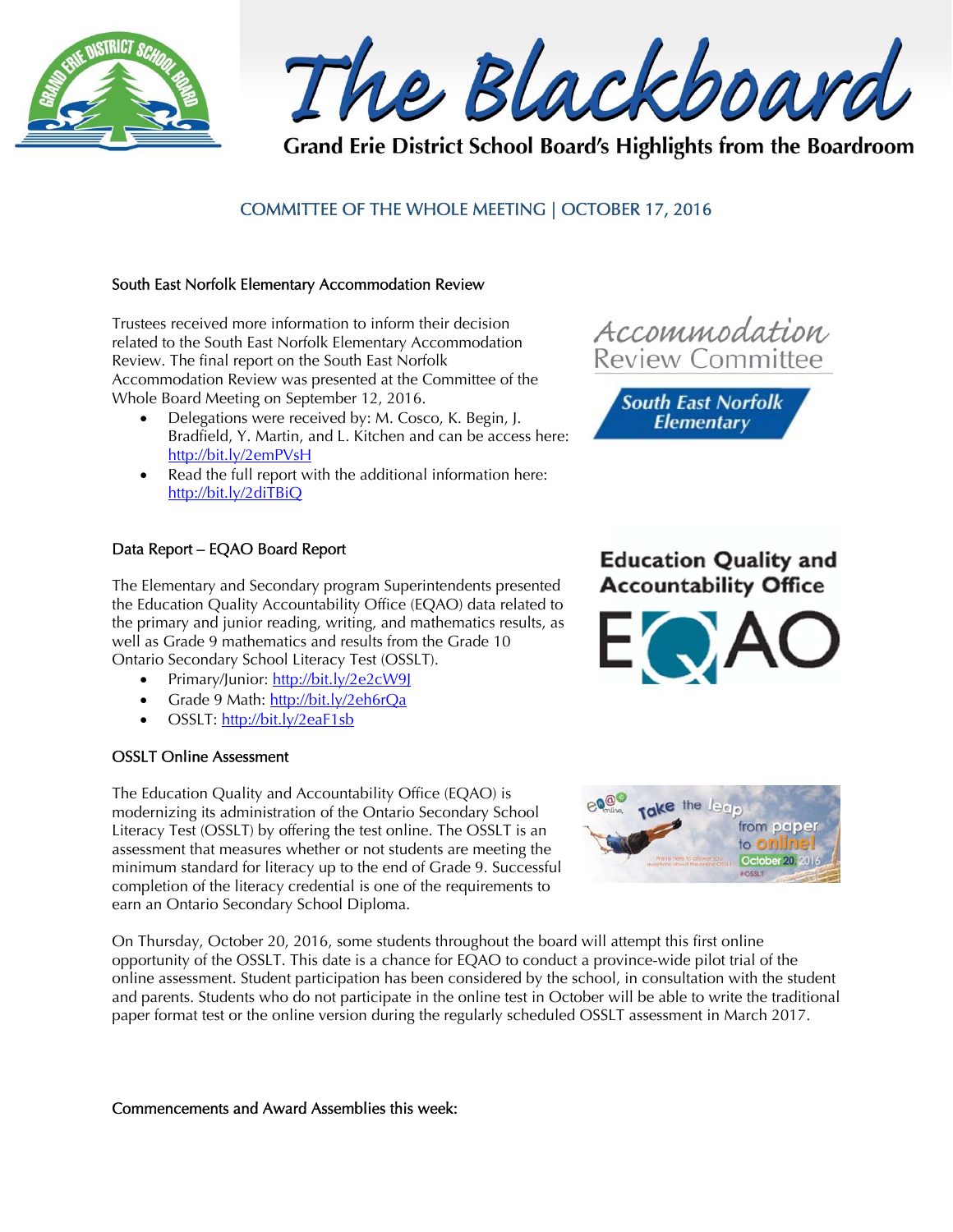Pauline Johnson Collegiate Awards Assembly

Wednesday, October 19, 2016 | 5:30 p.m. Tollgate Technological Skills Centre Commencement

- Wednesday, October 19, 2016 | 7 p.m. Tollgate Technological Skills Centre Awards Assembly
	- Thursday, October 20, 2016 |  $9:10$  a.m.
- Valley Heights Secondary School Commencement • Friday, October 21, 2016 | 8 p.m.
- Brantford Collegiate Institute Commencement
	- Sat., October 22, 2016 | 7 p.m. | Sanderson Centre



# Primary Class Size Report

Since 2007-08, the Ministry of Education has required Boards to be fully compliant with the primary class size cap: 90 per cent of primary classes will have 20 or fewer students and up to 10 per cent of primary classes may have up to 23 students. It is also a requirement that the Board achieve compliance while ensuring that the average class size in Grades (4 to 8) 24.15 or less.

- For 2016-17, 100% of our Primary Classes are under 23 students. 91.7% are at 20 and under
- To view the primary class size report, click here:  $\frac{http://bit.ly/2dn69AY}{http://bit.ly/2dn69AY}$

### Public Consultation Plan for Special Education Plan Annual Review

As part of the annual review of the Grand Erie District School Board Special Education plan, historically three public meetings have been held to provide members of the community with an opportunity for public input into the plan. After consideration, the Special Education team will solicit feedback through the website and a survey to inform the plan.

For more information, click here: http://bit.ly/2dWHiXs

# Compensatory Education Plan 2016-2017

Trustees recommended the approval of the Higher Improvement in Performance Schools Strategy for 2016- 2017. In June 2016 a draft strategy was presented to the Board of Trustees with the request to accept the draft with the knowledge that the plan would be presented to the Compensatory Education Committee and administrators in schools identified as compensatory in the fall of 2016. A request was made to bring the report back to the Board of Trustees with updated information after the strategy was presented to both groups.

To view the report, click here: http://bit.ly/2dWH2rk

### Communications Ad Hoc Committee – Terms of Reference

In June, 2016, Trustees approved to establish an Ad Hoc Committee to create a Strategic Communications Plan. The purpose of a Strategic Communication Plan is to align key messages and communication activities to support Grand Erie's Multi-Year Plan, 2016-2020. The Grand Erie District School Board recommended the approval of the Communications Ad Hoc Committee Terms of Reference.

• Click here to view the report: http://bit.ly/2efucDD

### Additional Information

- Data Report- Voluntary Aboriginal Self-Identification: http://bit.ly/2diYatP
- Enrolment Update: http://bit.ly/2edRQ4r